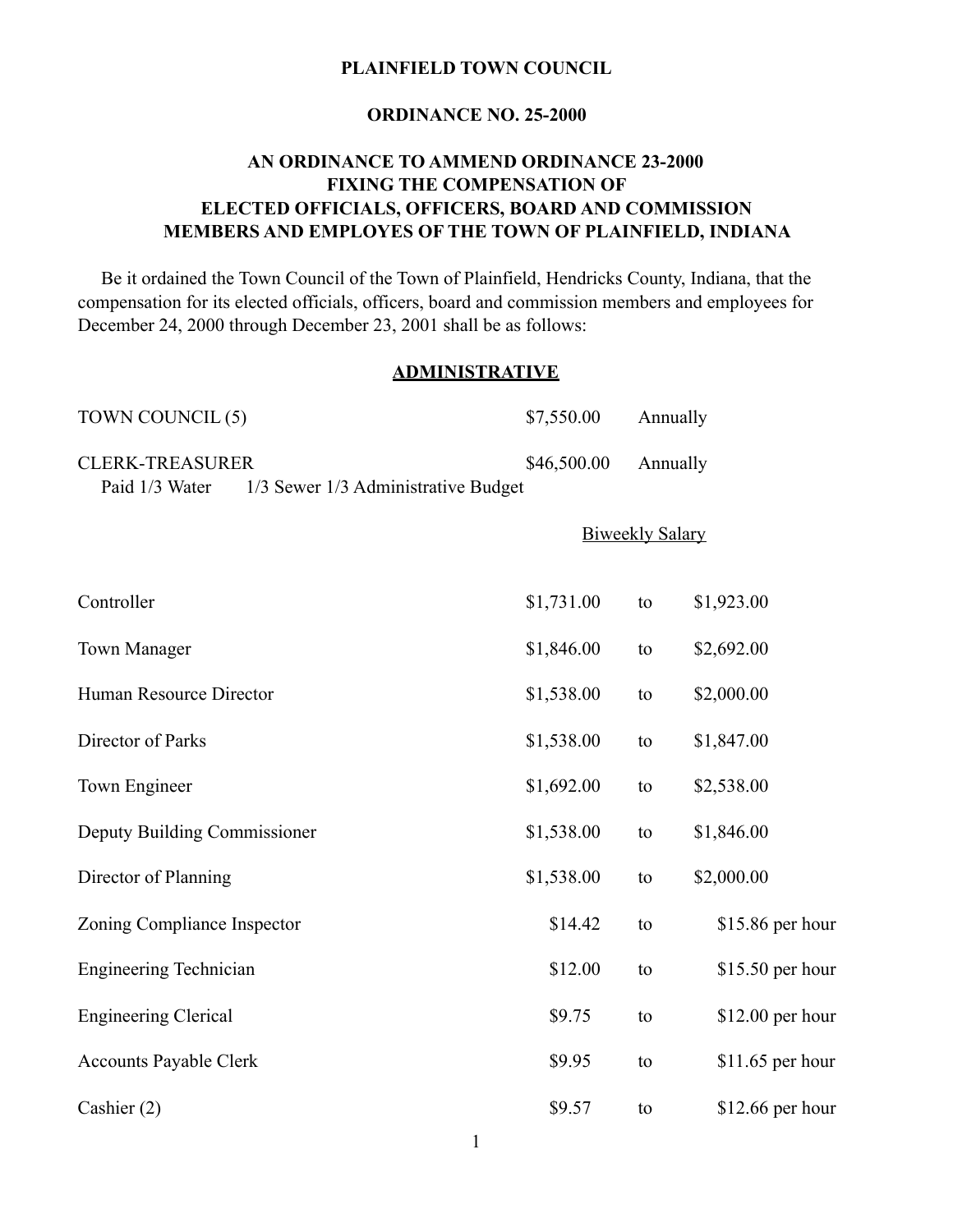| Receptionist            | \$10.42 | to | $$11.86$ per hour |
|-------------------------|---------|----|-------------------|
| <b>Accounting Clerk</b> | \$10.20 | to | $$11.65$ per hour |

# **BOARDS AND COMMISSIONS**

| BZA Members (5)             | \$60.00 per meeting  |
|-----------------------------|----------------------|
| Plan Commission (7)         | \$60.00 per meeting  |
| Secretary BZA               | \$60.00 per meeting  |
| Secretary Plan Commission   | \$60.00 per meeting  |
| Design Review Committee (5) | \$60.00 per meeting  |
| Police Commissioners (3)    | $$1,600.00$ Annually |

## **PLAINFIELD POLICE DEPARTMENT SALARIES AND OTHER BENEFITS**

|                                       | <b>Biweekly Salary</b> |    |                   |
|---------------------------------------|------------------------|----|-------------------|
| Police Chief                          | \$1,692.00             | to | \$2,231.00        |
| <b>Assistant Police Chief (Major)</b> | \$1,462.00             | to | \$2,000.00        |
| Captains (3)                          | \$1,698.00             | to | \$1,813.00        |
| Lieutenants $(6)$                     | \$1,491.00             | to | \$1,607.00        |
| Sergeants (3)                         | \$1,434.00             | to | \$1,549.00        |
| Corporal (3)                          | \$1,376.00             | to | \$1,491.00        |
| First Class Patrol Officers (15)      | \$1,318.00             | to | \$1,434.00        |
| Probationary Patrol Officers (3)      | \$1,152.00             |    |                   |
| Administrative Assistant (1)          | \$13.93                | to | $$15.66$ per hour |
| Records Clerk                         | \$12.12                | to | $$13.81$ per hour |
| Secretary $(1)$                       | \$9.95                 | to | \$11.60 per hour  |
| Records Clerk (Part-time Hourly)      | \$7.50                 | to | $$10.00$ per hour |
| Evidence Technician                   | \$10.00                | to | $$15.00$ per hour |
| CSO (Community Service Officers) (3)  | \$10.00                | to | $$15.00$ per hour |
| Chaplain $(2)$                        | \$2,500.00 Annually    |    |                   |
| Clothing Allowance for Officers       | \$850.00               |    |                   |
| Clothing Allowance for Reserves       | \$400.00               |    |                   |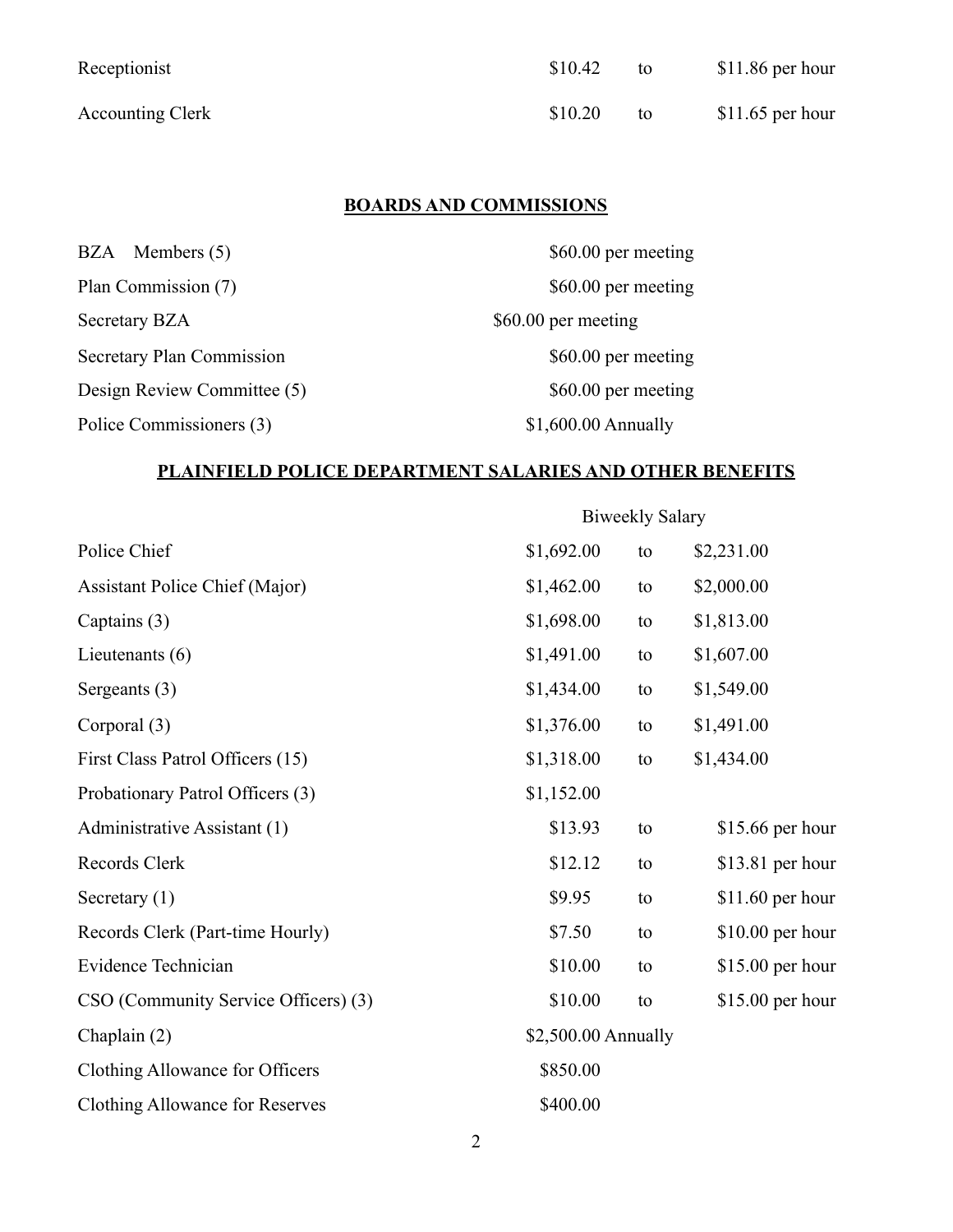Pension Base is First Class Patrol Officer's Annual Salary + 20 years longevity pay

 $$34,275.00 + $3,000.00 = $37,275.00$ 

#### **PLAINFIELD FIRE DEPARTMENT SALARIES AND OTHER BENEFITS**

|                                                                             | <b>Biweekly Salary</b> |                 |                   |  |
|-----------------------------------------------------------------------------|------------------------|-----------------|-------------------|--|
| Fire Chief                                                                  | \$1,692.00             | to              | \$2,154.00        |  |
| Assistant Fire Chief                                                        | \$1,462.00             | to              | \$1,923.00        |  |
| Training Officer                                                            | \$1,462.00             | to              | \$1,577.00        |  |
| <b>EMS</b> Supervisor                                                       | \$1,462.00             | to              | \$1,577.00        |  |
| Fire Marshall                                                               | \$1,385.00             | to              | \$1,500.00        |  |
| Battalion Chief (3)                                                         | \$1,547.00             | to              | \$1,662.00        |  |
| Captain Advanced EMT (3)                                                    | \$1,489.00             | to              | \$1,605.00        |  |
| Lieutenant $(3)$                                                            | \$1,432.00             | to              | \$1,547.00        |  |
| Firefighter/Paramedic (18)                                                  | \$1,374.00             | to              | \$1,489.00        |  |
| Firefighter/Advanced EMT (2)                                                | \$1,330.00             | to              | \$1,446.00        |  |
| Firefighter/EMT (13)                                                        | \$1,316.00             | to              | \$1,432.00        |  |
| Probationary Firefighter/Paramedic (6)                                      | \$1,210.00             |                 |                   |  |
| Probationary Firefighter/EMT (3)                                            | \$1,152.00             |                 |                   |  |
| <b>Administrative Secretary</b>                                             | \$10.31                | to              | $$11.96$ per hour |  |
| Reserve Lieutenant (1)                                                      |                        | \$9.00 per hour |                   |  |
| Reserve Firefighter/Paramedic (2)                                           |                        | \$9.00 per hour |                   |  |
| Reserve Firefighter/EMT (5)                                                 |                        | \$8.50 per hour |                   |  |
| Probationary Reserve Firefighter/Paramedic                                  | \$8.00 per hour        |                 |                   |  |
| Probationary Reserve Firefighter/EMT                                        | \$7.50 per hour        |                 |                   |  |
| Holiday Pay for full-time Class II Employees—Ten(10)Holidays $@$75.00$ each |                        |                 |                   |  |

Pension Base = First Class Firefighter salary with 20 Years Longevity  $$34,221.00 + $3,000.00 = $37,221.00$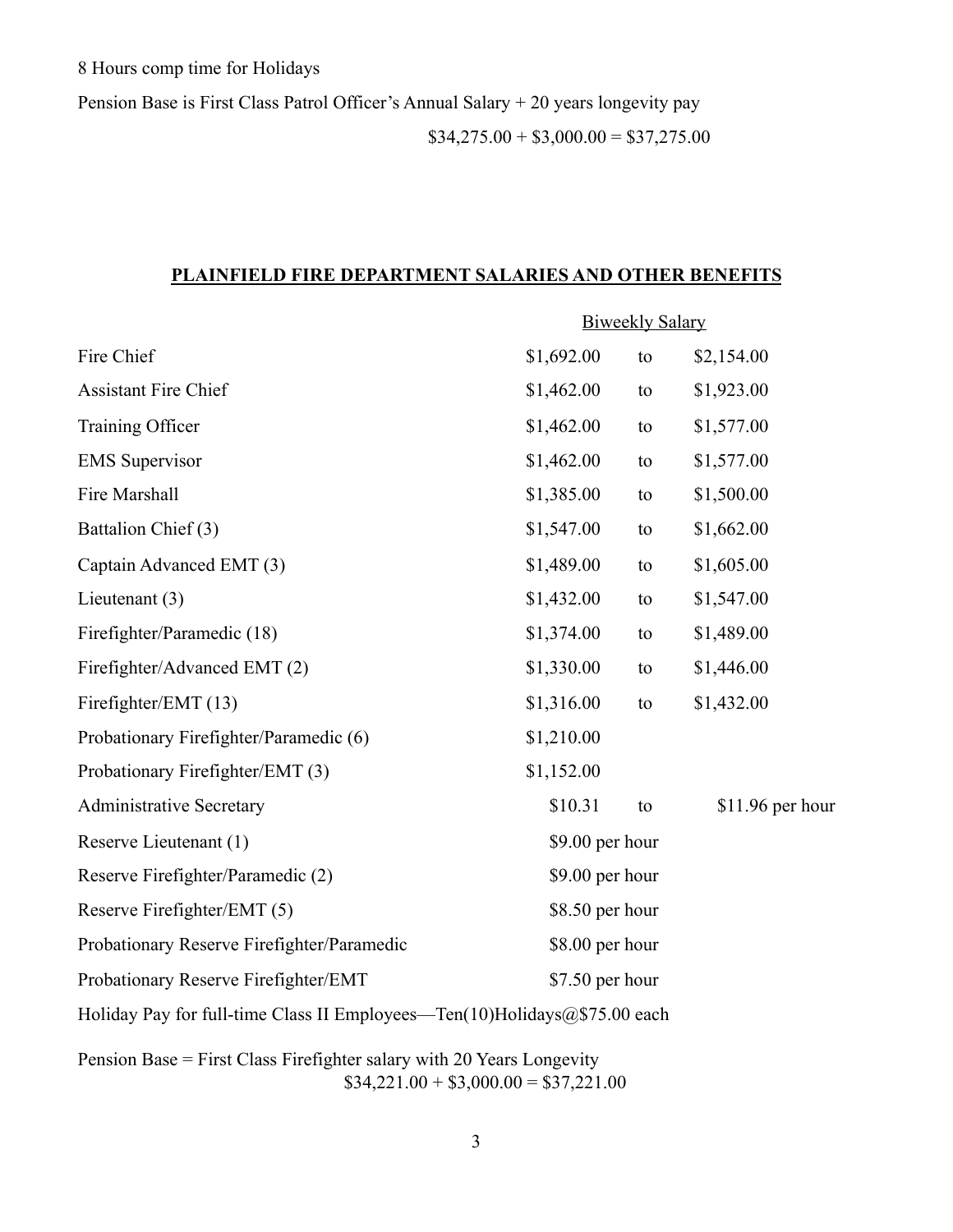| <b>Full-time Clothing Allowance</b>    | \$750.00 |
|----------------------------------------|----------|
| Reserve Firefighter Clothing Allowance | \$350.00 |

# **911 COMMUNICATIONS**

|                                                      | <b>Biweekly Salary</b> |    |                   |
|------------------------------------------------------|------------------------|----|-------------------|
| Director of Communications                           | \$1,154.00             | to | \$1,538.00        |
| Shift Supervisor of Communications (1) Premium \$.75 | \$13.96                | to | $$14.75$ per hour |
| Dispatcher II                                        | \$13.04                | to | $$13.98$ per hour |
| Dispatcher I                                         | \$12.25                | to | $$13.04$ per hour |
| Probationary Dispatcher                              | \$11.19                | to | $$12.24$ per hour |

Holiday Pay for full-time employees- - Ten (10) [holidays@\\$75.00](mailto:holidays@$75.00) each or 8 hours comp time Clothing Allowance \$650.00 Part-time Dispatchers \$9.00

## **TOWN COURT**

| Judge                 | \$30,000.00 Annually |    |                   |
|-----------------------|----------------------|----|-------------------|
| Court Administrator   | \$12.94              | to | $$14.89$ per hour |
| Court Clerk           | \$9.51               | to | $$11.62$ per hour |
| Part-time Court Clerk | \$9.00               | to | $$11.00$ per hour |

## **PUBLIC WORKS**

|                           |                | <b>Biweekly Salary</b> |                   |
|---------------------------|----------------|------------------------|-------------------|
| Superintendent            | $$1,538.00$ to |                        | \$2,115.00        |
| <b>Building Inspector</b> | $$12.30$ to    |                        | $$18.76$ per hour |
| Foreman Class III         | $$16.45$ to    |                        | $$21.45$ per hour |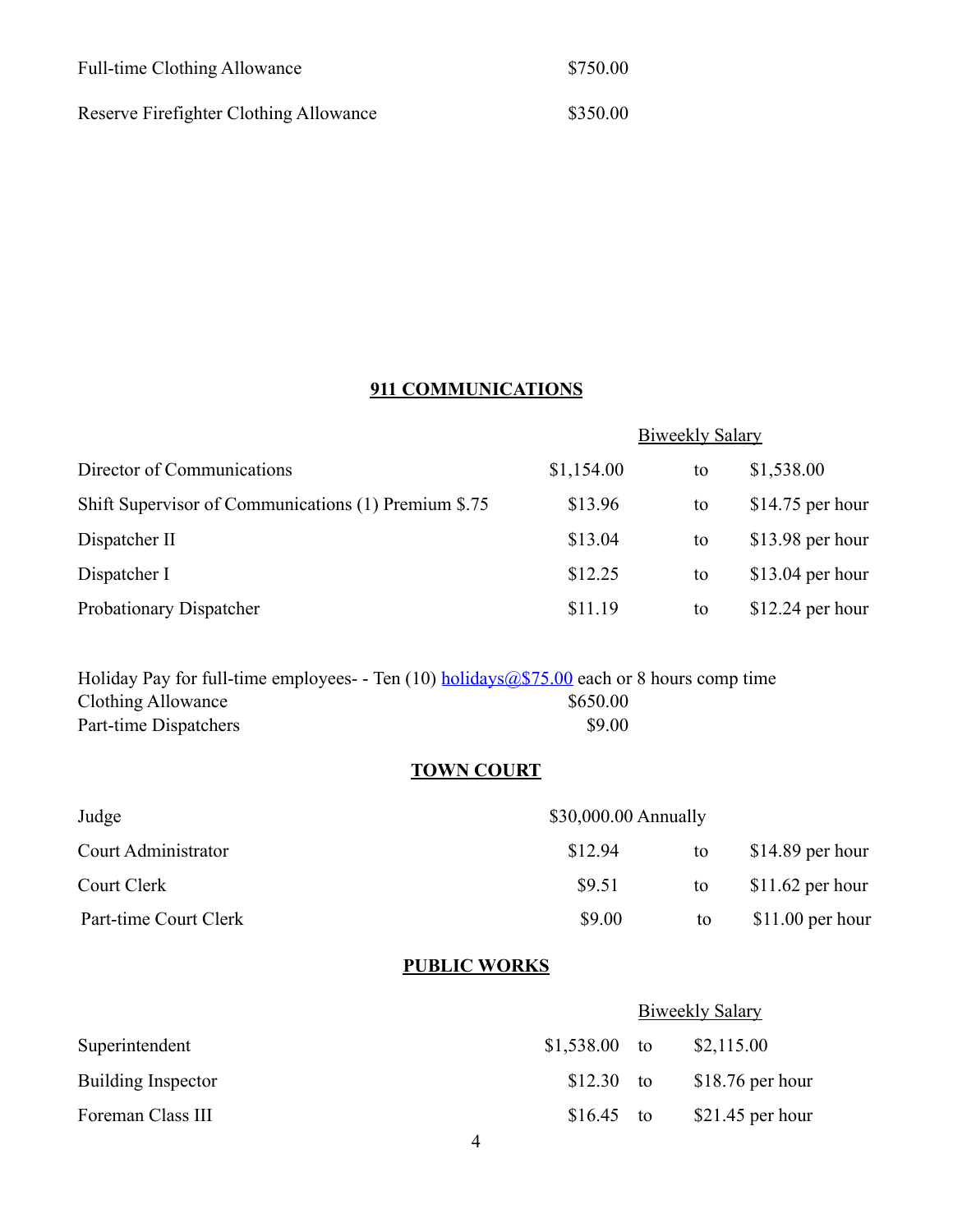| Foreman Class II         | \$16.06           | to | $$21.00$ per hour |
|--------------------------|-------------------|----|-------------------|
| Foreman Class I          | \$15.14           | to | $$19.16$ per hour |
| Foreman                  | \$15.43           | to | $$18.27$ per hour |
| Operator III             | \$14.87           | to | $$17.92$ per hour |
| Senior Operator          | \$15.84           | to | \$16.71 per hour  |
| Operator II              | \$12.86           | to | $$15.62$ per hour |
| Operator I               | \$12.26           | to | $$15.32$ per hour |
| <b>Operator Mechanic</b> | $$11.32$ to       |    | $$15.13$ per hour |
| <b>Operator Trainee</b>  | $$10.73$ per hour |    |                   |
| Secretary                | \$9.24            | to | \$12.55 per hour  |

#### **MISCELLANEOUS**

Crossing Guards (2) \$2,700.00 for nine months

Part-time Employees:

 Part-time employees not specifically provided for herein shall be paid at an hourly rate ranging from \$7.00 to \$15.00, and shall receive no other compensation or benefits.

 All Town of Plainfield employees except for those whose salaries are determined by the "Department of Public Works Pay Schedule" will be paid longevity pay based on the attached schedule. Employees hired on or after January 1, 1997 will have their longevity paid early in January, 2001. Employees hired by December 31, 1996 will have 50% of their longevity paid early in January and the remaining 50% paid early in July, 2001.

 This Ordinance shall be in force and effect from and after its adoption by the Town Council and any publication required by law.

Passed and adopted by the Town Council of the Town of Plainfield, Indiana, on the 11<sup>th</sup> day of December, 2000.

 $\mathcal{L}_\text{max}$  and  $\mathcal{L}_\text{max}$  and  $\mathcal{L}_\text{max}$  and  $\mathcal{L}_\text{max}$  and  $\mathcal{L}_\text{max}$ 

 $\mathcal{L}_\text{max}$  and  $\mathcal{L}_\text{max}$  and  $\mathcal{L}_\text{max}$  and  $\mathcal{L}_\text{max}$  and  $\mathcal{L}_\text{max}$ 

Robin G. Brandgard

Dan P. Young